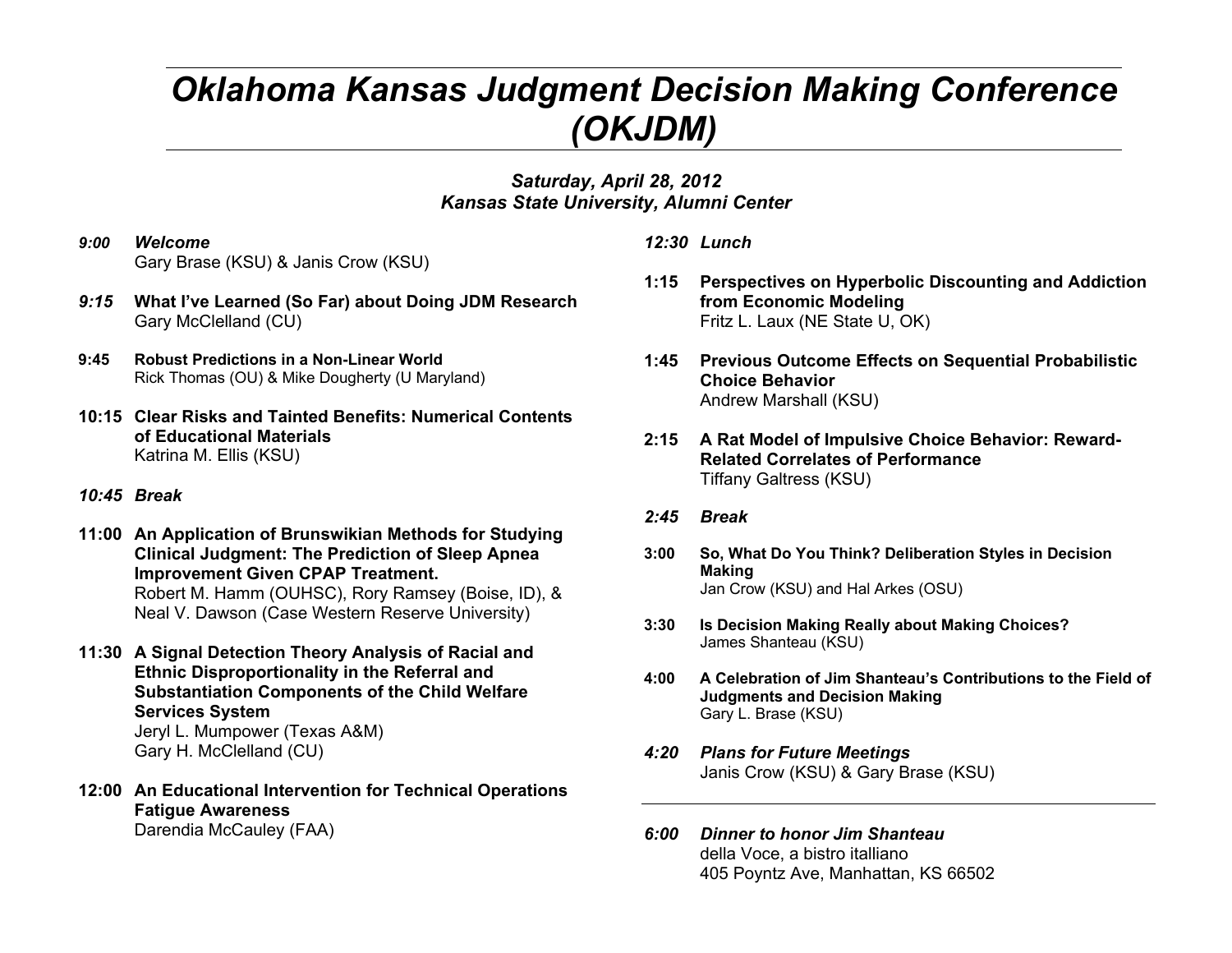#### **ABSTRACTS**

#### **What I've Learned (So Far) about Doing JDM Research**  Gary McClelland

In 1990, Jacob Cohen published a paper titled "What I've Learned (So Far)" in *American Psychologist*. Using that article as a base, I consider what we've learned since Cohen's paper and how it pertains to research in the field of judgment and decision making. Issues include statistical power, research design, variable coding, and graphing of data. The presentation is graphical and should be accessible to all.

#### **Robust Predictions in a Non-Linear World**

Rick Thomas

Mike Dougherty

The talk will introduce a general modeling framework called the general monotone model (GeMM), which allows one to model psychological phenomena that manifest as nonlinear relations in behavior data without the need for making (overly) precise assumptions about functional form. Using both simulated and real data, the talk illustrates that GeMM performs as well as or better than standard statistical approaches (including ordinary least squares, robust, and Bayesian regression) in terms of power and predictive accuracy when the functional relations are strictly linear but outperforms these approaches under conditions in which the functional relations are monotone but nonlinear. Finally, GeMM will be used to highlight several important issues within the judgment and decision-making literature and data intervention.

## **Clear risks and tainted benefits: Numerical contents of educational materials**

#### Katrina M. Ellis

Clear communication of statistical risks is important for informed medical decision-making. Educational materials such as brochures are tools used by doctors to aid in the decision process. Consistent with evolutionary ideas, research on numerical literacy has found that most individuals have an accurate perception of low numbers, but that perception of larger numbers is less accurate. The aim of the present study was to investigate the numerical formats in educational materials. First, we found that the majority of numerical statements contained percentages or normalized probabilities. Second, there was no difference in the use of percentages or simple frequencies in their intent to inform or persuade, but absolute frequencies were used more to inform than persuade. Finally, the intent of risk statements was more often to inform than persuade, whereas the intent of benefit statements was more often to persuade than inform. This would suggest that educational materials present risks transparently, but

present benefits persuasively in order to increase adherence and screenings. Future research should investigate the effectiveness of these formats in informed decision-making.

#### **An Application of Brunswikian Methods for Studying Clinical Judgment: The Prediction of Sleep Apnea Improvement Given CPAP Treatment.**

Robert M. Hamm

Rory Ramsey

Neil Dawson.

Brunswik argued that psychology should give as much attention to the properties of the organism's environment as it does to the organism itself. The Lens Model equations express this by using parallel concepts to describe both the judgment and the processes at work in the task environment. Taking this approach, we describe physicians' judgment accuracy when they predict how much patients with sleep apnea will improve when they use the conventional CPAP treatment (continuous positive air pressure). Using data from Whitelaw, Brant, and Flemons (2005), we describe physicians' prognostic judgments for the same patients a) based on data from a clinical interview, and b) based on additional data from an overnight sleep study. How does the additional data improve the accuracy of their judgments? Judgment achievement  $r_a$ actually decreased (from .361 to .337) when the results of the overnight sleep study were made available. The environmental criterion is in fact difficult to predict from just the clinical data ( $R_e$  = .352,  $R_e^2$  = 124), and the sleep study added only .024 to the proportion of variance explained, (to  $R_e$  = .385,  $R_e^2$  = 148). Not recognizing this, the physicians' judgments became much more predictable  $(R_s^2)$  increasing .320, from .275 to .594), as reflected in a very large reliance on the new information from the overnight sleep study. Its relative weight in the judgment model was over 60%, compared to its objective contribution of 16% of what was predictable in the criterion (.024 out of .148). The Brunswikian approach continues to offer insight into expert judgment, insight which has implications for how physicians ought to utilize the information from diagnostic procedures.